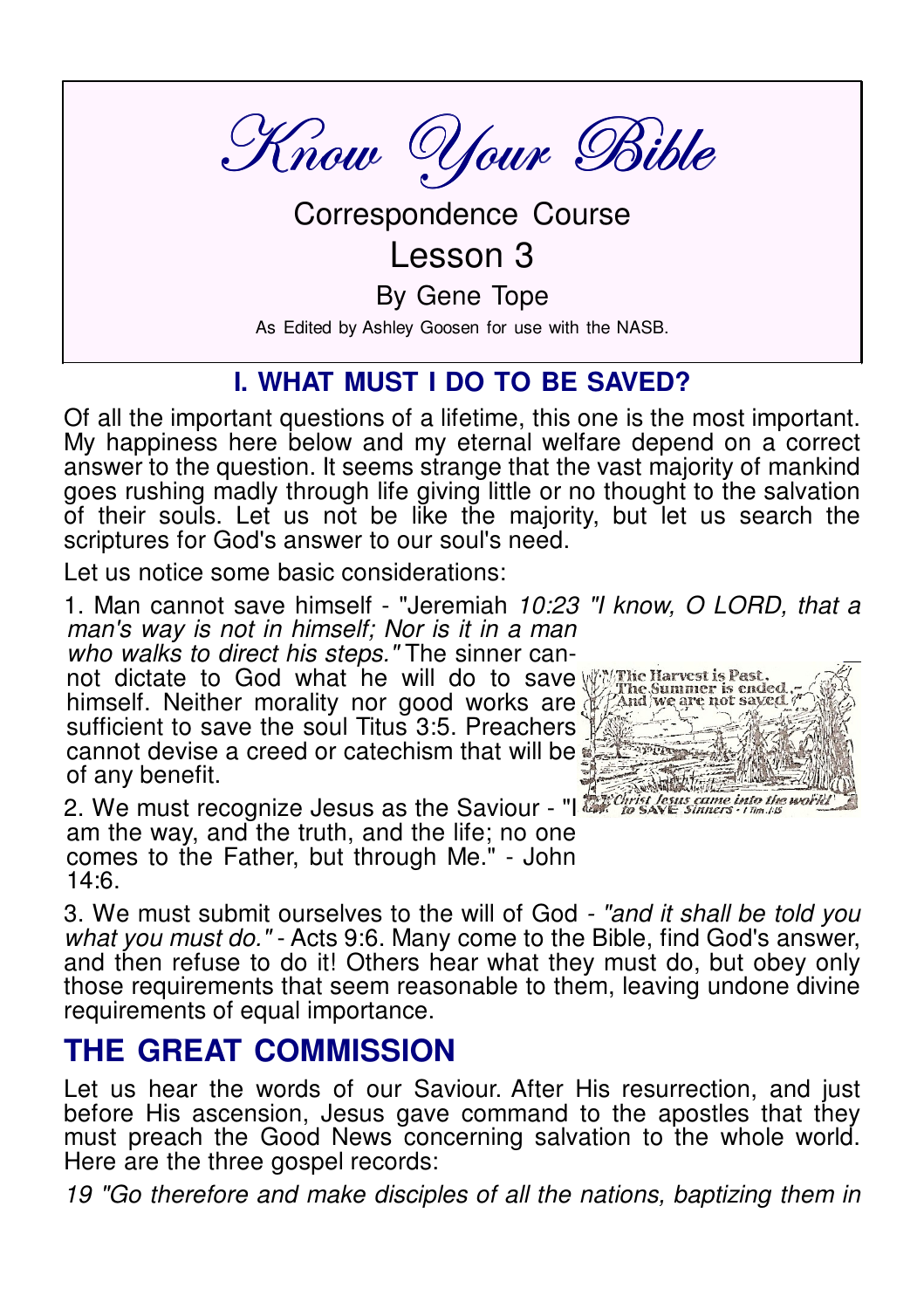And He said to them. "Go into all the world and preach the gospel to all creation. "He who has believed and has been baptized shall be saved; but he who has disbelieved shall be condemned. - Mark 16:15-16

If we summarize these accounts, here is what Jesus requires:

Matthew 28: 19 - Teaching and Baptism.

Mark 16:15, 16 - Preaching, Believing, Baptism

Luke 24:47 - Preaching, Repentance, Remission of Sins

Placing these in their logical order, we see that as sinners hear the Gospel preached, they are required to:



# **QUESTIONS ON SECTION I.**

#### **FILL IN THE BLANKS**

- 1. "It is not in \_\_\_\_\_\_\_\_that walks to direct his \_\_\_\_\_\_\_
- 2. "Not by works of righteousness, which we have done, but according to His mercy He saved us, by the of and of the Holy<br>Spirit." 3. \_\_\_\_\_\_\_\_\_\_\_\_\_\_\_ is the way, the truth, and the life.
- 4. "He that \_\_\_\_\_\_\_\_\_\_\_\_\_\_ and is \_\_\_\_\_\_\_\_\_\_\_\_ shall be saved."
- 5. "Repentance and \_\_\_\_\_\_\_\_\_\_ of  $\frac{1}{\sqrt{2\pi}}$  should be preached in His name among all

#### **UNDERLINE THE CORRECT ANSWER**

- 1. Jesus is 1. The only way 2. One of the ways, to salvation.
- 2. Preachers 1. Can 2. Cannot devise a way of saving man.
- 3. To be saved, man 1. Must obey GOD'S will 2. Need not do anything.
- 4. Repentance 1. Is necessary 2. Is not necessary to salvation.
- 5. A man should be baptized 1. Before 2. After hearing and believing the Gospel.

# **II ACTS - THE BOOK OF CONVERSIONS**

At Christ's ascension, He commanded the apostles to wait in Jerusalem until they received heavenly power. This occurred shortly as the Holy Spirit came upon them at Pentecost (Acts 2:1-4). Peter and the eleven<br>were enabled to speak in tongues (foreign languages), and so amazed a great crowd that had gathered. After showing that the coming of the Holy Spirit was in fulfilment of Joel's ancient prophecy (Joel 2:28-30), Peter then proceeded to speak to the people about their own needs.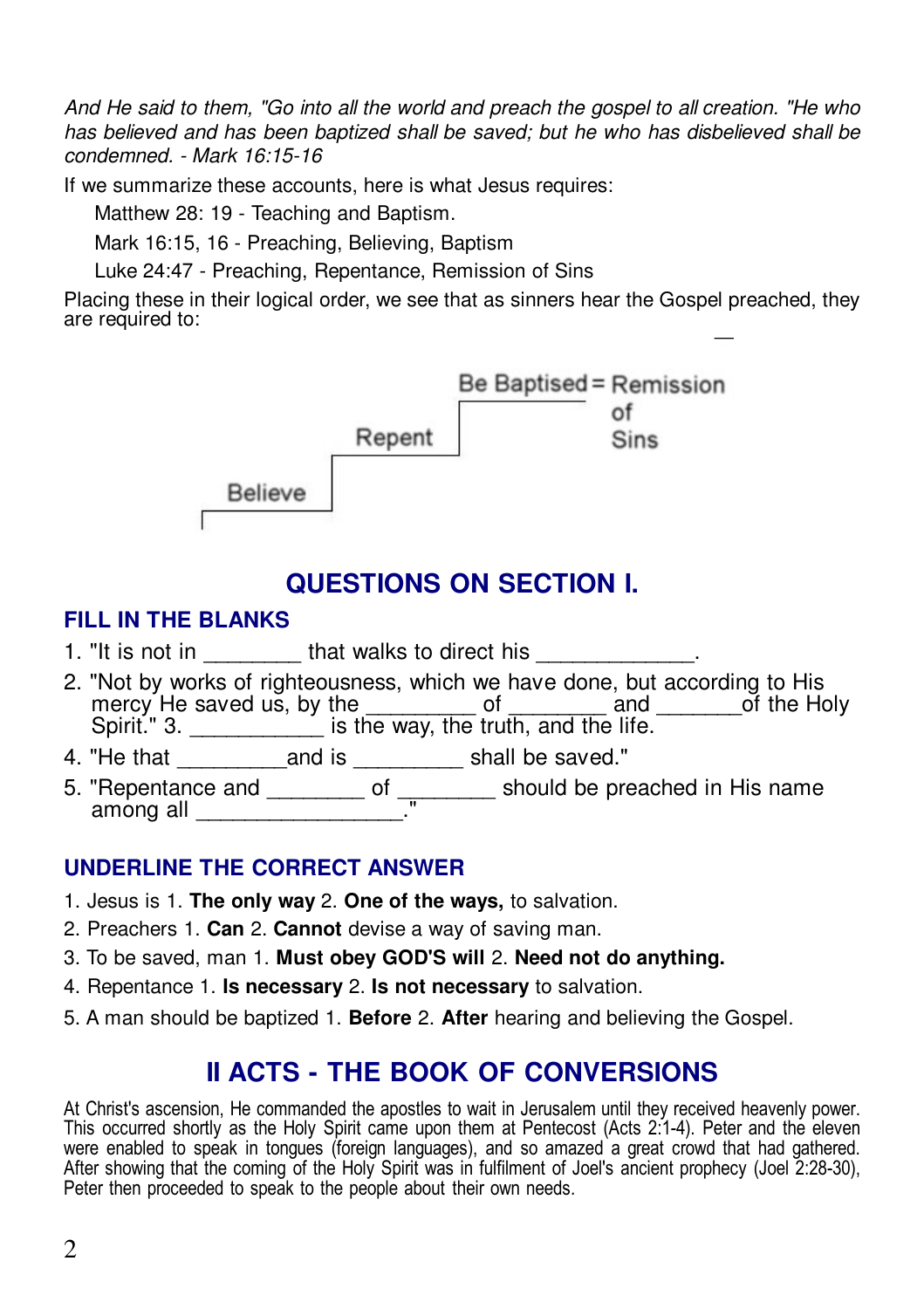### **NOW READ ACTS 2:22-47**

Peter began by proving the divine Sonship of Jesus. His main proof was the resurrection of Christ, and this he showed by quoting the prophecies of David as found in the Psalms. Peter declared that Jesus had now ascended to the right hand of God, having received great authority, and was made both Lord and Christ

The climax was reached when Peter's audience, pricked in their hearts, said to the apostles. "Men and brethren, what shall we do?" Here is the inspired reply: "Repent, and let each of you be baptized in the name of Jesus Christ for the forgiveness of your sins; and you shall receive the gift of the Holy Spirit. - Acts -2:38. Note that Peter faithfully required the same things Jesus had commanded in His commission. Those seeking forgiveness must: repent and be baptized to receive remission of sins

Some people say that there is nothing man can do to save himself, that God must do everything. But Peter, through the Holy Spirit, exhorted the people saying: "Be saved from this perverse generation!" Acts 2:40. " Verse 41 shows how this was accomplished: "These that received his word were baptized."

### **QUESTIONS ON SECTION 11**

#### **TRUE OR FALSE** (Circle correct answers)

- 1. T F The events of Acts 2 were the fulfilment of Old Testament prophecy.
- 2. T F Peter could not convince the Jews of Christ's divine Sonship.
- 3. T F Peter's audience asked: "Men and brethren, what shall we do?"
- 4. T F Repentance, but not baptism, is necessary for remission of sins.
- 5. T F Peter said: "Save yourselves from this perverse generation."

### **III THE EUNUCH -- Acts 8:26-40**

Acts 8 has two examples of conversion. The first, found in verses 1-12, tells how the Samaritans upon hearing Philip preach Christ unto them, believed and were baptized. The latter case is found beginning with verse 26. You are asked to begin with verse 26 and read to the end of the chapter.

In this interesting account we find our subject an unusual man: An Ethiopian eunuch of great authority (he would be equivalent to our Minister of Finance) and yet a religious man, he had come to Jerusalem to worship, And was returning and sitting in his chariot reading Isaiah the prophet. A great man, a religious man, this was a man God wanted to save. An angel called Philip from his labours in Samaria and sent him out to a deserted spot where he saw a chariot coming along. The Holy Spirit told Philip to go join the chariot. The eunuch invited him up and Philip began to explain the Scriptures to this seeking individual.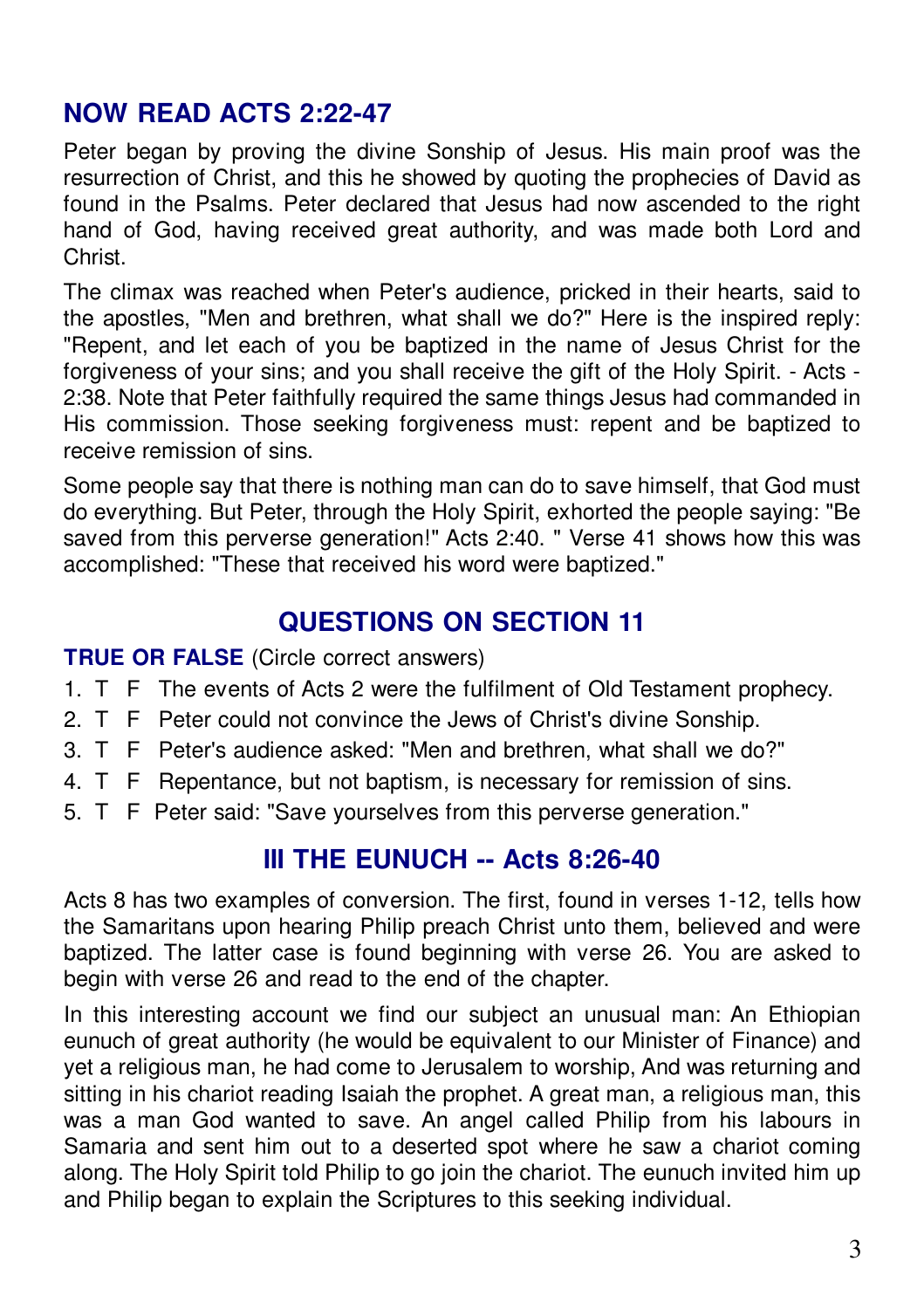The eunuch was reading from the prophet Isaiah in the section now designated chapter 53. Though writing more than 700 years before Christ's birth, Isaiah was inspired to graphically picture His suffering and death. However, as the eunuch read, he was puzzled. His question to Philip Acts 8:34 "Please tell me, of whom does the prophet say this? Of himself, or of someone else?"

" Philip began here " . . . and preached Jesus to him."

Though we do not have Philip's sermon, its results are clearly stated.

As they rode along, they came in sight of water. The eunuch had been sufficiently taught to know what he must do to obtain forgiveness of sins. At his request for baptism, he had first to confess his faith in Christ (see also Romans 10:9, 10). Then, the chariot was stopped, both the preacher and the eunuch went down into the water and he was baptized.

His work done, Philip was caught away by the Spirit and the eunuch went on his way rejoicing. What a wonderful experience he had to relate when he reached Ethiopia. Perhaps this is the way the Gospel first came to be preached in East Africa.



## "One Lord, one faith, one baptism" - Ephesians 4:5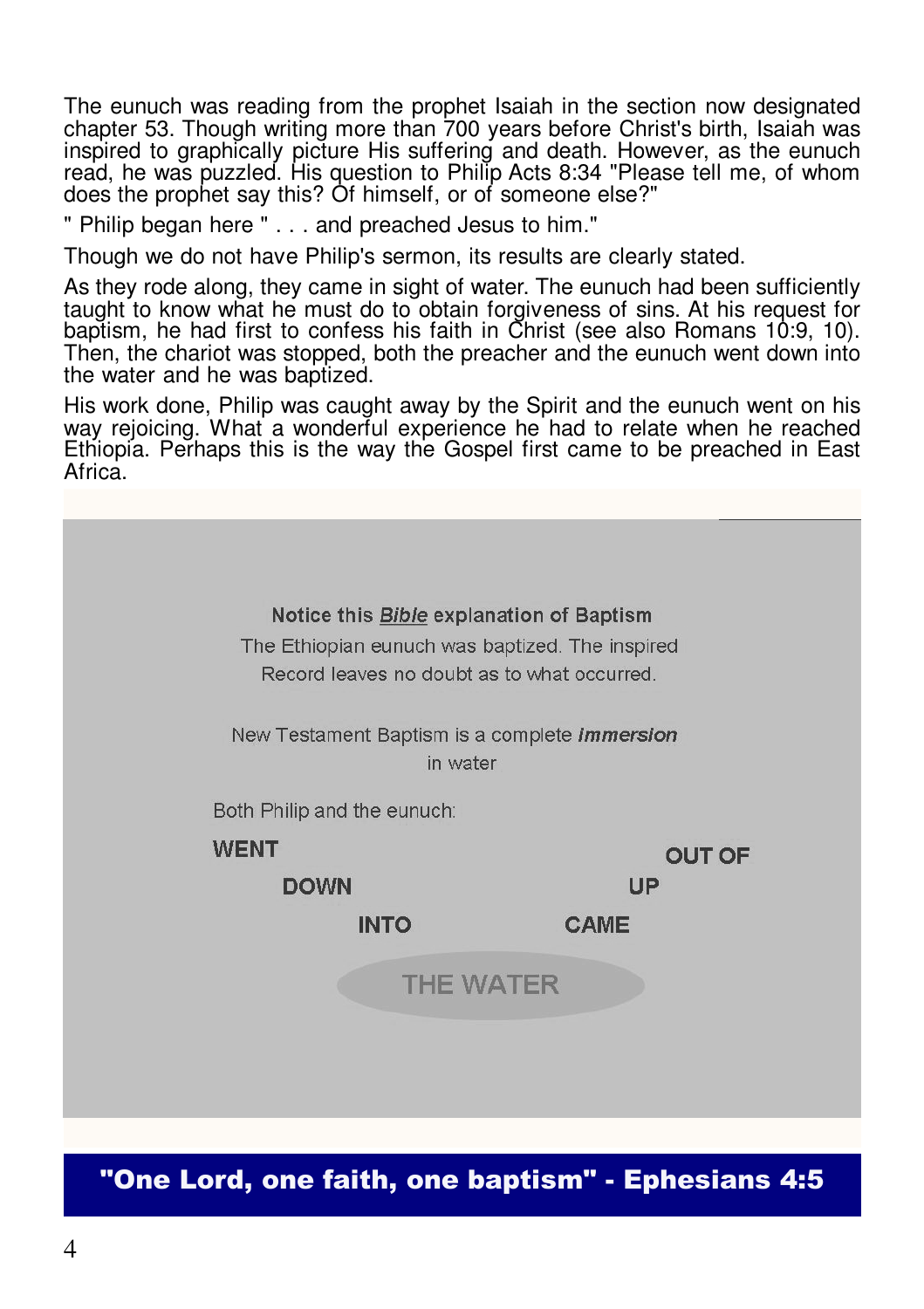### **QUESTIONS ON SECTION III**

#### **TRUE OR FALSE** (Circle correct answers)

- 1. T F The eunuch, being a religious man, was saved before Philip preached to him.
- 2. T F Isaiah foretold the sufferings and death of Jesus.
- 3. T F Philip preached Jesus to the eunuch.
- 4. T F The eunuch confessed his faith in Jesus.
- 5. T F The eunuch rejoiced before he was baptized.

#### **FILL IN THE BLANKS**

- 1. "But an discreption of the Lord spoke to Philip."
- 2. Isaiah's prophecy concerned the suffering and death of
- 3. "Look! ! What prevents me from being \_\_\_\_\_\_\_\_\_\_\_\_?"
- 4. Both Philip and the eunuch \_\_\_\_\_\_\_\_\_\_\_\_\_\_\_\_\_\_\_\_\_\_\_\_ into the water.
- 5. Philip asked, "Do you \_\_\_\_\_\_\_\_\_\_\_\_\_ what you are reading?

### **IV THE CONVERSION OF SAUL**

One of the most noteworthy accounts of conversion is recorded in three chapters of Acts: chapters 9, 22, 26. All three accounts should be studied. In Acts 22, Paul gives a personal account of how he became a Christian, and it is this chapter we now refer to.

Dealing with the chapter by sections, we find:

- Paul's statement of how he was zealous for Moses' law and persecuted Christians even unto death. With this purpose in mind, he set out for Damascus. **VERSES 3-5 --**
- These verses tell of the Lord's appearance and its effect on Saul. Just before they reached Damascus, about noon, a great Light shone around him and a voice from heaven spoke to him. Saul's questions are two: "Who art Thou, Lord?" and "What shall I do, Lord?" To the latter he is told: 'Arise and go on into Damascus; and there you will be told of all that has been appointed for you to do.' "Being now blind, and led by the hand, Saul is brought to Damascus, where we are told (Acts 9:9) he spent three days fasting and in prayer (9: 11). **VERSES 6 - 11 --**
- These verses now tell us of the appearance of Ananias, who is sent by the Lord to tell Saul what he must do. First of all, Ananias restores his sight, then he tells him that he must be a witness of Christ to all men. **VERSES 12 - 15 --**
- This verse contains the command to be baptized: "and now why do you delay"? Arise and be baptized and wash away your sins, calling on His name." Saul did not hesitate to obey - (9: 18) and thus this great persecutor found the forgiveness of sins. **VERSE 16 --**

Since so many say, "I want to be saved just as Paul was," it will be wise to ask ourselves just what Paul had to do to be saved. There was, first of all, the miraculous over which Paul had no control: the appearing of Christ, his blindness, God's appearing to Ananias. These were "one time only" events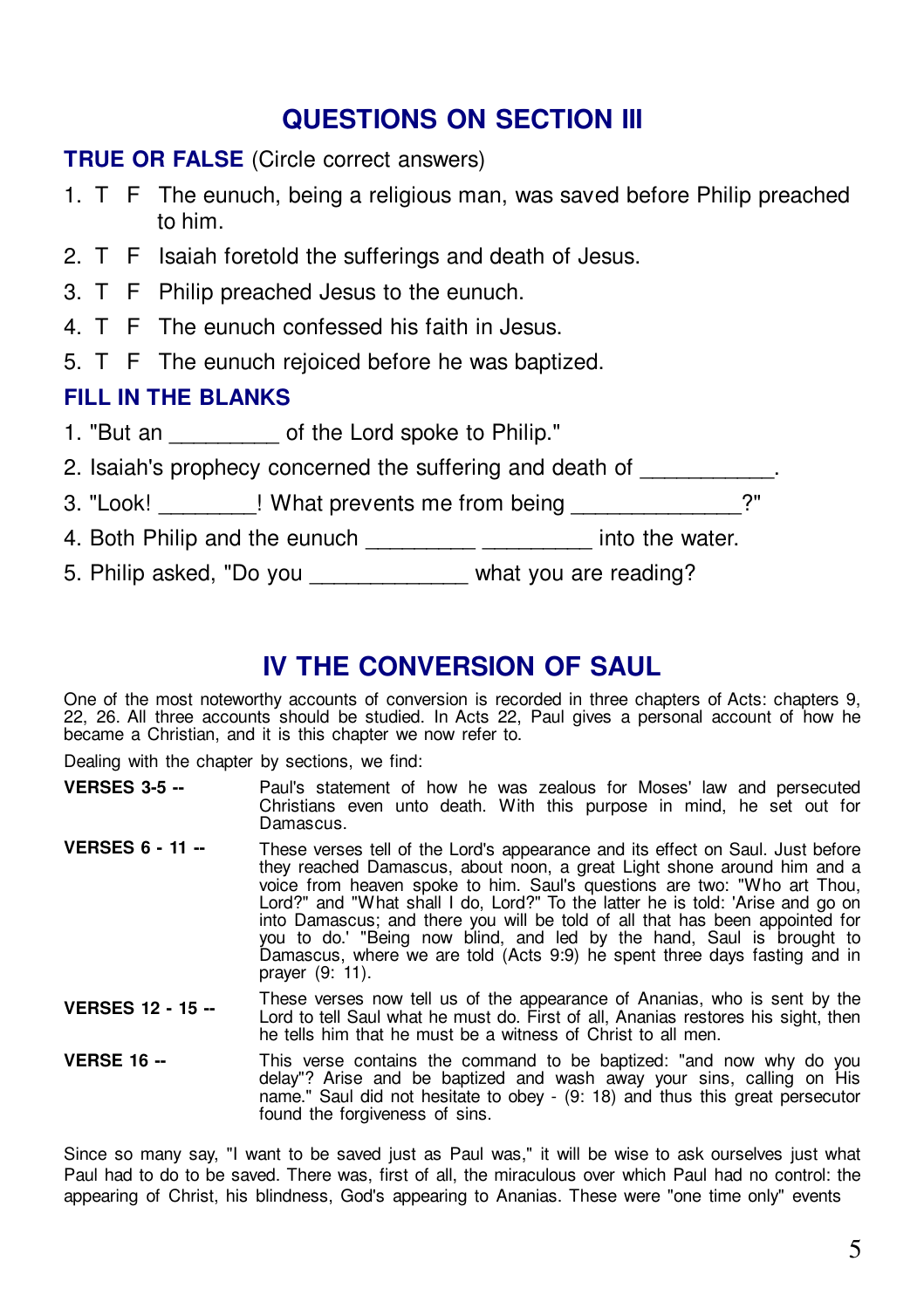and are not found again during other conversions during that time period or today.

But, let us notice some things over which Paul did have control and see how he reacted

- 1) He turned from unbelief to belief. Some might say, "Well, he had no choice in the matter," but in reality he did. He could have denied the vision, as many Pharisees before him had denied strong proofs of Christ's Sonship. Instead, he said. "I was not disobedient unto the heavenly vision" - Acts 26: 19.
- 2) He repented. This is seen both in his fasting and prayer and also in his change of life after baptism. The primary meaning of repentance is "a change of mind." Truly, no one ever had "a change of mind" more radical than did Paul.
- 3) He was baptized. The words of Ananias are, "Arise and be baptized and wash away thy sins" - 22: 16. This he did immediately - 9: 18.

# **QUESTIONS ON SECTION IV**

## **TRUE OR FALSE (Circle correct answers)**

- 1. T F There are three chapters in Acts which record Saul's conversion.
- 2. T F Saul thought he was doing wrong when he persecuted Christians (see also Acts 26:9, 10).
- 3. T F Christ told Saul to go into Damascus in order to learn what he must do to be saved.
- 4. T F Saul was saved outside Damascus, as soon as he saw the heavenly vision.
- 5. T F Saul was saved only after baptism.

# **FILL IN THE BLANKS**

- 1. Saul asked, "what shall I Lord?"
- 2. "Arise and go on into \_\_\_\_\_\_\_\_\_\_\_\_.
- 3. \_\_\_\_\_\_\_\_\_\_\_\_\_ was a devout man according to the Law.
- 4. "The God of our fathers has appointed \_\_\_\_\_\_\_\_ to know His will and to see the \_\_\_\_\_\_\_\_\_\_\_\_\_\_\_\_\_\_\_\_\_\_, and to hear an utterance from His mouth.
- 5. "Now why do you \_\_\_\_\_? Get up and be \_\_\_\_\_\_\_, and wash away your sins, calling on His name.'

# V THE CONVERSION OF THE JAILER - Acts 16

Years after his conversion, Paul found himself persecuted for the cause of Christ. Acts 16 tells how he and Silas were put into prison for doing good - Vss. 1624. Though cruelly beaten, they were not discouraged.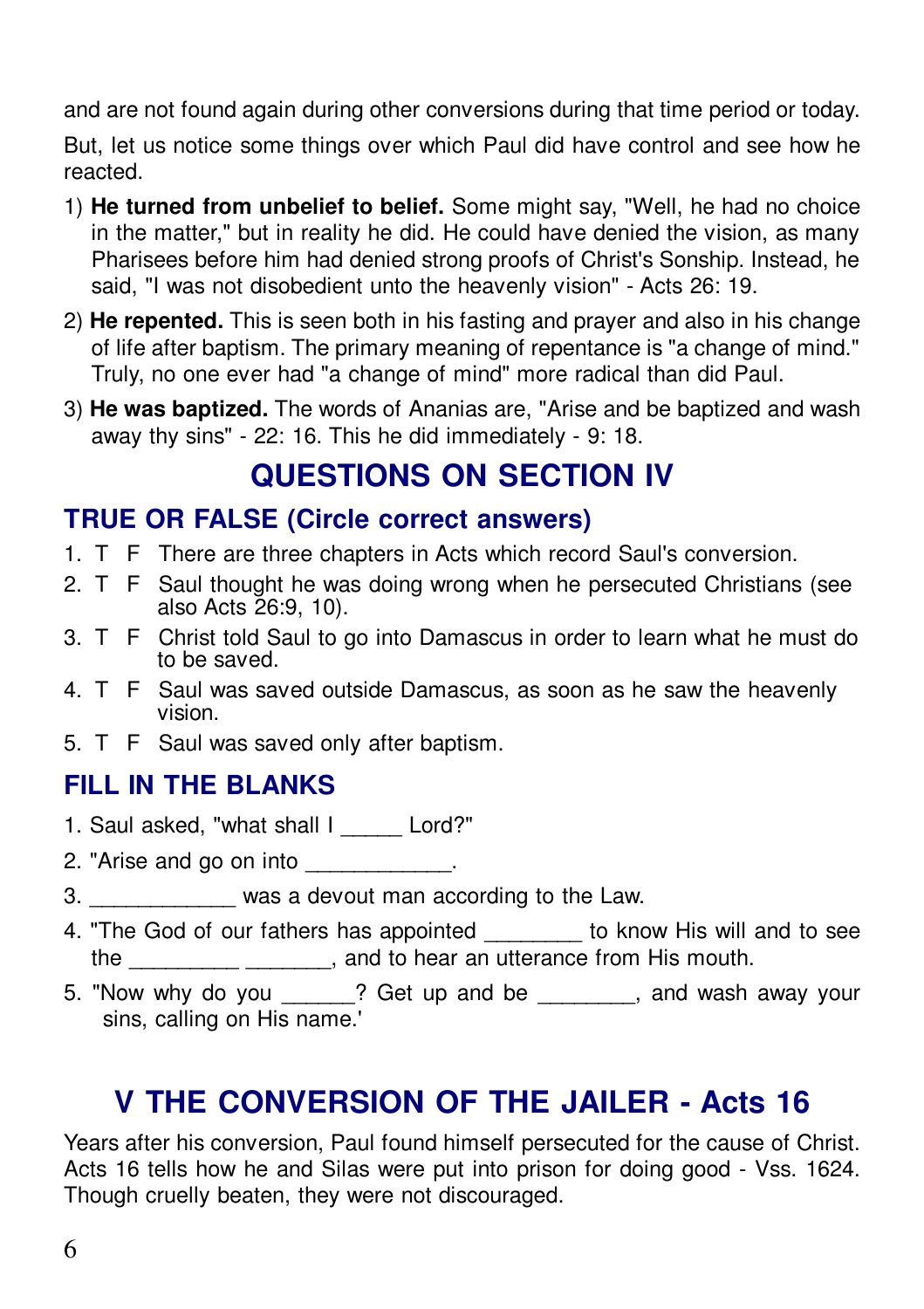About midnight as they were praving and singing hymns to God, a great earthquake shook the prison and they were set free. The jailer, supposing his prisoners had escaped, drew a sword to kill himself. But, Paul called "Do yourself no harm, for we are all here!" "The jailer, trembling with fear, went in to them and brought them out and asked. "Sirs, what must I do to be saved?" Vss. 31-34 record his conversion:

- 1) He is told to **believe** in the Lord Jesus vs. 34.
- 2) The word of the Lord is **preached** to him and his family that they might know what to believe - vs. 32.
- 3) He and his family were **baptized** immediately vs. 33.
- 4) They rejoice vs. 34.

The jailer was not saved by faith **alone**. He had to obey all the commands of the Great Commission. When Paul told him to believe (vs. 31), he was pointing out that faith is essential to salvation. But faith alone will not save anyone (James 2:20, 24. It must be a faith that will obey, as the jailer and his family obeyed.

### **QUESTIONS OF SECTION V**

**TRUE OR FALSE** (Circle correct answers)

- 1. T F Paul and Silas were beaten for wrong doing.
- 2. T F The jailer only had to believe in order to be saved.
- 3. T F The jailer both believed and was baptized.
- 4. T F The jailer and his family decided to delay baptism because it was so late at night.
- 5. T F You see that a man is justified by works, and not by faith alone.

#### **SUMMARY**

The book of Acts was written to show how people became Christians. It is the Great Commission in action. As we study these sermons of inspired preachers we find exactly what they told sinners to do:

- 1) Believe in Christ Acts 1631.
- 2) Repent of sins Acts 2.38.
- 3) Confess faith in Christ Acts 8:37, Romans 10: 10
- 4) Be baptized to wash away sins Acts 22: 16.

#### **QUESTIONS ON SUMMARY**

- 1. List the four things necessary to salvation.
- 
- 
- 
- d) Acts 22:16.
- 2. Do you think a person can be saved by just believing? Yes No
- 3. Do you think baptism is necessary to salvation? Yes No
- 4. How long should a person delay in obeying the Lord's commands?